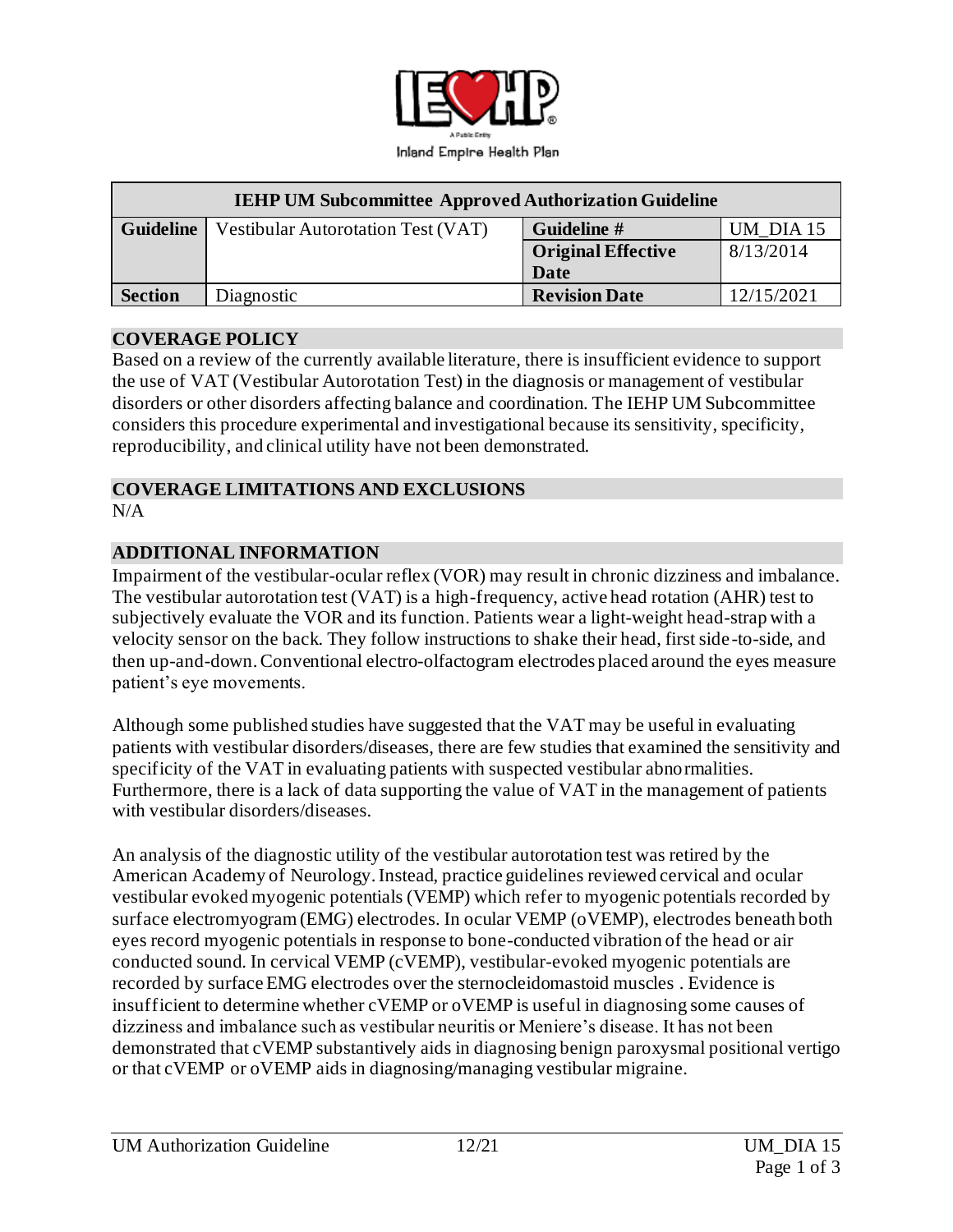## **CLINICAL/REGULATORY RESOURCE**

#### **Medicare:**

Medicare does not have a National Coverage Determination (NCD) or a Local Coverage Determination (LCD) for VAT.

## **Medi-Cal:**

There are no Medi-Cal guidelines regarding VAT.

### **Apollo Medical Review Criteria :**

VAT is not listed as a procedure commonly used to test vestibular function but is listed as an Aetna Health Plan Policy.

# **Aetna :**

Aetna considers vestibular autorotation test (VAT) experimental and investigational for the diagnosis of individuals with vestibular disorders or any other indications because its sensitivity, specificity, reproducibility, and clinical utility have not been demonstrated.

# **MCG**

No guidelines were found for VAT.

### **DEFINITION OF TERMS**

N/A

### **REFERENCES**

- 1. Aetna Medical Clinical Policy Bulletin 0467.2021. Vestibular Autorotation Test (VAT). [http://www.aetna.com/cpb/medical/data/400\\_499/0467.html](http://www.aetna.com/cpb/medical/data/400_499/0467.html). Accessed December 9, 2021.
- 2. Apollo Medical Review Criteria Guidelines for Managing Care, 20<sup>th</sup> edition, 2021. ENT 192 Vestibular Function Testing.
- 3. Curthoys, IS, V Vulovic and L Manzari. 2012. Ocular vestibular-evoked myogenic potential (oVEMP) to test utricular function: neural and ocularmotor evidence. Acta Otorhinolaryngol Ital, 32(1): 41-45.
- 4. Fife, Terry D, James G Colebatch, Kevin A Kerber, Krister Brantberg, Michael Strupp, Hyung Lee, Mark F Walker, Eric Ashman, Jeffrey Feltcher, Brian Callaghan, David S Gross. 2017. Practice guideline: Cervical and ocular vestibular evoked myogenic potential testing. Report of the Guideline Development, Dissemination, and Implementation Subcommittee of the American Academy of Neurology. 89(22): 2288-2296.